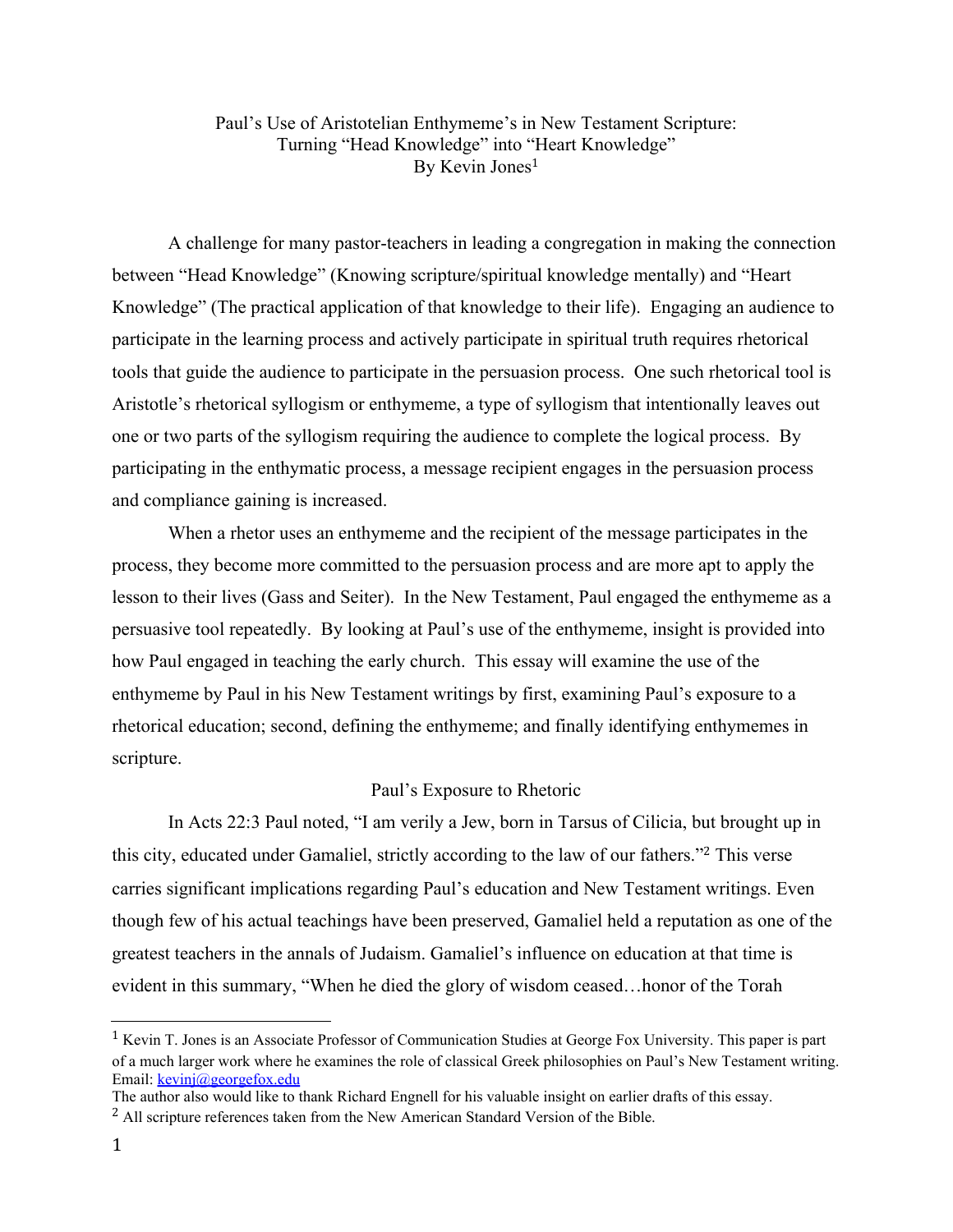ceased, and purity and piety became extinct" (Schechter & Bacher 559).

Additionally, Tarsus was a very important city in Paul's day. A center of commerce, Tarsian merchants and others invested heavily in the education of Tarsian citizens, and no expense was spared in the recruitment of top educators from all over the Roman Empire (Wallace 4-5). As a result, Tarsus became known as a "university city" and was an ancient "ivy league" university. Historian Robert H. Gundry noted that the Greco-Roman education at the university at Tarsus "offered young men a place to study philosophy, *rhetoric*, law, medicine, astronomy, and mathematics" (Italics mine, 81-82).

In Acts 21, Paul spoke fluent Greek to the Roman military captain, Lysias, which indicates that Paul had been exposed to Greek learning at the university level. George T. Montague noted, "His (Paul) mastery of the Greek literary technique. . .and his occasional citation of Greek authors (Aratus in Acts 17:18, Epimenides in Titus 1:1, Meander in I Corinthians 15:23) are considered by some as evidence the he frequented the Hellenistic schools of rhetoric" (2).

In other words, Paul was trained by the best of the best in both Judaism and Greco-Roman knowledge. Like the Greeks, the Romans viewed rhetoric as a moral instrument for conveying truth to the masses (Golden 13). Therefore, when Paul began preaching and wanting to convey the truth of the gospel to the masses, it was second nature for him to use the tools of rhetoric he had been taught.

### The Enthymeme

At the heart of Aristotle's theory of logical proof is the rhetorical syllogism or enthymeme, which is the very body and substance of persuasion (Golden 30). A logician employs a syllogism that uses true and valid statements that lead to necessary conclusions and is concerned with scientific proofs (Poulakos & Poulakos 115). The syllogism provides a major premise, a minor premise, and a conclusion. Each premise builds upon the other to develop a sound, logical conclusion. A commonly quoted syllogism is: All men are mortal (major premise); Socrates is a man (minor premise); Socrates is mortal (conclusion). Each part of the syllogism is factual and stands on its own merits.

While the syllogism is concerned with facts and scientific proofs, the enthymeme deals with probable knowledge. Humans cannot base all arguments on factual truth and many arguments must rest on opinion or probable conclusions. An enthymeme might proceed as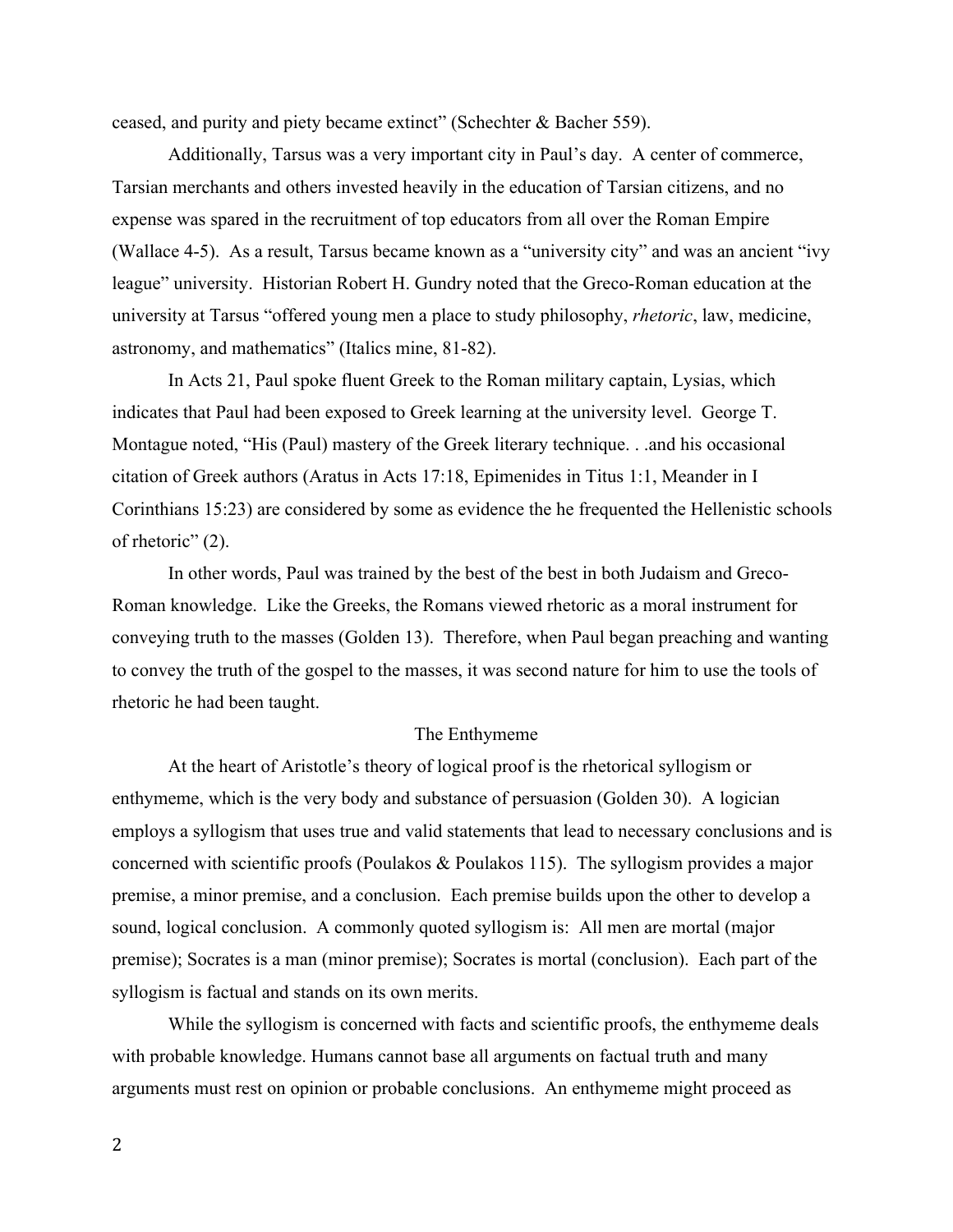follows: All professors are arrogant (major premise); Dr. Jones is a professor (minor premise); Dr. Jones is arrogant (conclusion). The major premise is an opinion based on probable knowledge.

What is important to note about the enthymeme is that in an oral argument, not all parts of the enthymeme are present. Corbett noted, "Aristotle argued that the enthymeme must consist of fewer propositions than those that make up the syllogism" (30). Golden added, "Usually the persuasive speaker would omit one or even two of the parts of the rhetorical syllogism, for they already existed in the minds of the listener" (31). Using the three-part example above, a conversational enthymeme might be: Person A: "I'd like you to meet Professor Jones." Person B: "No thanks, I don't like arrogant people." The major premise is never articulated but assumed by speaker B to be understood. This is how the enthymeme leads to a tentative conclusion from probable premises (Corbett 73).

Enthymemes are drawn from three different premises: probability, signs and examples (Golden 31). By probability, Aristotle meant arguments that are generally true and contain an element of cause. The sign is a proposition setting forth a reason for the existence of a particular fact and is either fallible (the conclusion does not establish with certainty) or infallible (when assumptions can be scientifically verified). Examples can be either historical or invented.

### Pauline Enthymemes

Throughout Paul's New Testament writings, he used enthymemes to engage the audience in the persuasion process. For example, II Timothy 3:16 notes, "All scripture is inspired by God and profitable for teaching, for reproof, for correction, for training in righteousness." The verse provides the major premise that scripture is God inspired and is good for life guidance. The nonpresent minor premise is "if this is true in general, it ought to be good for me as well." The nonpresent conclusion that Timothy must conclude is "I, Timothy, must continue to study the scripture."

Timothy is forced to make the connection between the general and the specific and in so doing, the argument invites Timothy to reaffirm his commitment to God's program. Today, whenever a person reads this portion of scripture, they are also required to make the same connection thereby reaffirming the reader's commitment to God's program. Given Paul's audience analysis (to Timothy, a believer), the enthymeme uses the premise of probability and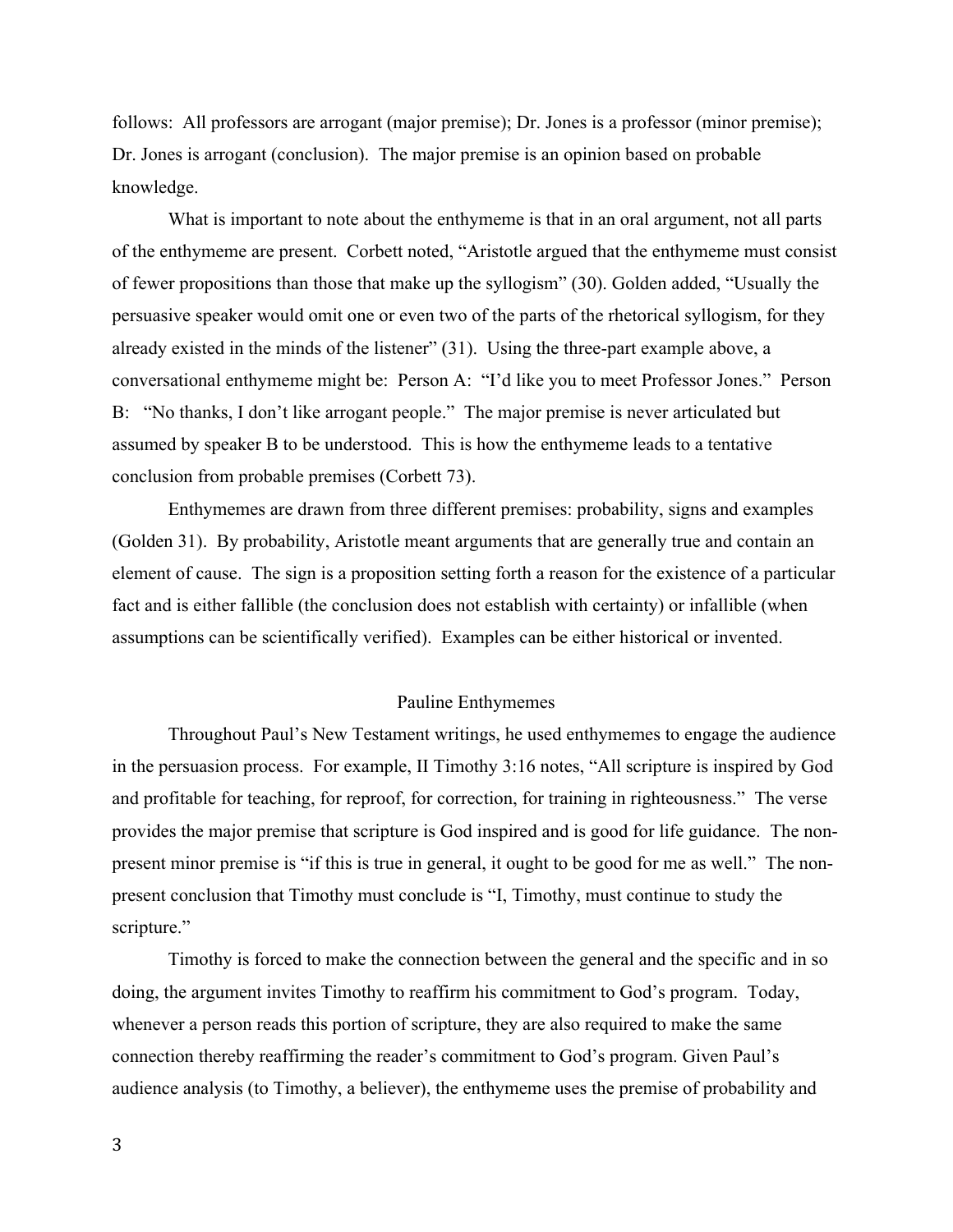shows cause between being given scripture and what scripture is for. The "head knowledge" (God gave us the bible) becomes "heart knowledge" (I must study and follow the Word).

Another example of an enthymeme is found in Romans 10:17: "So faith cometh by hearing, and hearing by the word of Christ." In this section of Romans, Paul is attempting to convey to the Jews that they are special to God and salvation is available to them if they would just respond. Salvation is as close as hearing but hearing is not a simple task. The argument can be diagramed as "Faith cometh by hearing" (major premise) and "Hearing by the word of Christ" (minor premise). No clear conclusion is provided. The reader is required to complete the enthymeme. To obtain faith, a person must engage the word of God. Everyone (both Jews and Gentiles) can receive salvation by hearing. When the reader is left to make this doctrinal connection on his/her own, s/he not only participates in the persuasion process but also is more prone to connect and engage in the persuasive message. The "head knowledge" (faith and scripture are connected) becomes "heart knowledge" (I listened and responded).

A final example of an enthymeme is found in I Thessalonians 5:22, "Abstain from every form of evil." The verse becomes the conclusion and the audience is required to provide the major premise (Nothing good comes from evil) and the minor premise (Evil can do nothing good for me), therefore, the conclusion (I must abstain from every form of evil). The audience turns the "head knowledge" (evil is bad) into "heart knowledge" (I must live apart from evil). The enthymeme is a sign that sets forth a reason (nothing good comes from evil) for the existence of a fact (abstain from every form of evil).

## Conclusion

These examples are in no way exhaustive of Paul's use of enthymemes. Publication limitations prevent more examples. However, what this essay has done is to show the connection between classical rhetoric and New Testament writings. Trained in the Roman educational system that was based on the Greek traditions, Paul used one of the most effective tools of persuasion, the enthymeme, upon which to build early church teaching of engaging the audience to connect head knowledge to heart knowledge.